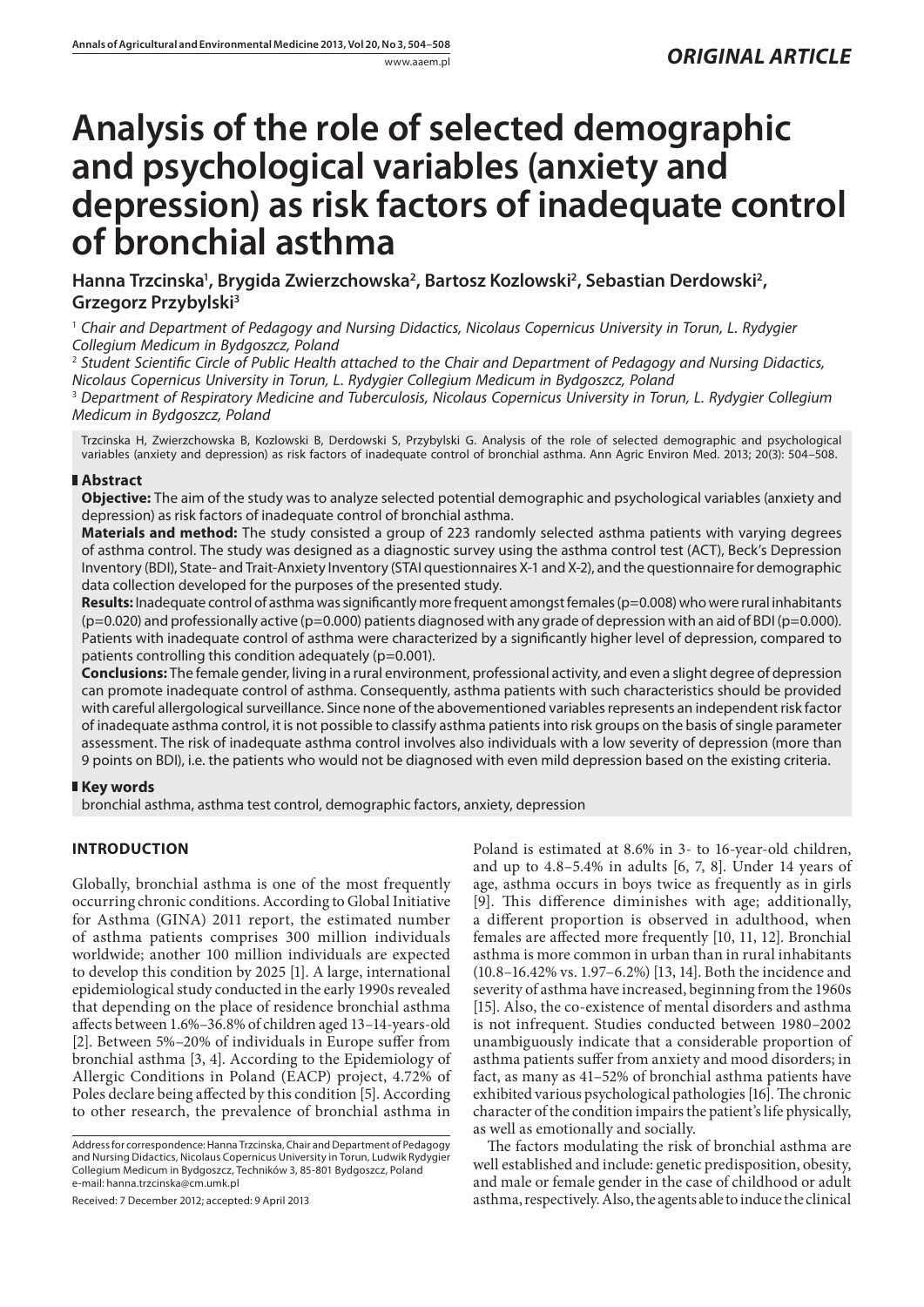Hanna Trzcinska, Brygida Zwierzchowska, Bartosz Kozlowski, Sebastian Derdowski, Grzegorz Przybylski . Analysis of the role of selected demographic and psychological…

signs of asthma are well known; this group comprises tobacco smoke, allergens, and specific occupational hazards [17]. The influence of the above-mentioned factors on the course of asthma is complex, and their underlying mechanisms are frequently interrelated. The involvement of some of these factors in the development and manifestations of asthma does not raise any questions, while the others, although associated with asthma, do not represent the true causative factors.

Since the international guidelines of the Global Initiative for Asthma (GINA) were published in 2006, adequate control of asthma is considered as the most important therapeutic objective in the case of this condition [1]. Furthermore, the degree of asthma control constitutes the basis for the clinical classification of this condition, as well as the selection criterion for its correct treatment.

While the factors influencing the development of bronchial asthma and those inducing its clinical manifestations are well understood, less is known about the potential factors modulating the degree of asthma control (according to the ACT). Therefore, the presented study addresses this question.

**Objective:** The aim of this study was to analyze selected potential demographic and psychological variables as risk factors of inadequate control of bronchial asthma.

#### **MATERIALS AND METHOD**

The study consisted of a group of 223 randomly selected asthma patients with varying degrees of asthma control. The patients were followed-up by allergology outpatient clinics in the Kujawsko-Pomorskie province in northern-central Poland between October 2008 – November 2011. The study was designed as a diagnostic survey using the asthma control test (ACT) [18], Beck's Depression Inventory (BDI) [19], State- and Trait-Anxiety Inventory (STAI questionnaires X-1 and X-2) [20], and the questionnaire for demographic data collection developed for the purposes of this study. The patients completed the questionnaires during a single follow-up visit. The protocol of the study was approved by a Bioethics Committee.

The following independent variables were analyzed: a) continuous variables: patients' age, level of state- and trait-anxiety, and severity of depression; b) discrete variables: gender, place of residence, pet ownership, marital status, professional activity, occurrence of depression (at least 12 points on the examination with BDI). Inadequate control of asthma (no more than 19 points on the examination with ACT) was considered to constitute a dependent variable.

The normality of continuous variables distribution was verified with the Shapiro-Wilk test. Statistical characteristics of continuous variables were presented as arithmetic means and their standard deviations (SD), medians, and lower (q25) and upper quartiles (q75). The Mann-Whitney U test was used for intergroup comparisons of the continuous variables. The statistical characteristics of discrete variables were presented as number and percentage distributions. The distributions of discrete variables in various groups of patients were compared with Pearson's chi-square test or Fisher's exact test.

The role of independent variables as the risk factors of inadequate asthma control was verified by univariate and multivariate analysis of logistic regression. The odds ratios (ORs) of inadequate asthma control were calculated, together

with their 95% confidence intervals (95%CIs). Variables with OR>1 and p≤0.05 were considered as significant risk factors of inadequate asthma control; higher values of OR corresponded to the higher risk associated with a given variable. Variables with OR<1 and p≤0.05 were considered as significant protective factors against inadequate control of asthma; lower values of OR corresponded to the stronger protective effect in this case. Variables which proved significant or close to significant  $(p<0.1)$  risk or protective factors on univariate analysis were analyzed collectively in a multivariate model of logistic regression. Variables with p≤0.05 on multivariate analysis were considered significant for independent risk or protective factors.

In the case of continuous variables which proved to constitute risk or protective factors on logistic regression analysis, the cut-off value used to distinguish between patients with inadequate and adequate control of asthma was defined on ROC analysis. The following characteristics of the ROC curve were determined for the optimal cut-off point selected by statistical software:

- 1)sensitivity the fraction of patients with inadequate control of asthma and the value of analyzed variable exceeding the defined cut-off point;
- 2)specificity the fraction of patients with adequately controlled asthma, in whom the level of analyzed variable did not exceed the identified cut-off point;
- 3)positive predictive value (PPV) the probability of inadequate control of asthma in individuals in whom the value of analyzed variable exceeded the identified cut-off point;
- 4)negative predictive value (NPV) the probability of adequate asthma control in individuals with the value of analyzed variable not exceeding the identified cut-off point.

The maximal value of all the above-mentioned parameters was 1 (i.e. 100%). Additionally, the area under the ROC curve (AUC) was calculated together with its 95% confidence interval (95% CI). This value was used to assess the fraction of variance between patients with inadequate and adequate control of asthma, based on the result of diagnostic test. The maximal possible value of AUC was 1 (i.e. 100%), describing the situation in which inadequate control of asthma pertained to all patients in whom the values of analyzed variables exceeded the identified cut-off point, and did not occur in any individual with the value below the same threshold.

All statistical calculations were carried out using Statistica 10 package (StatSoft, Tulsa OK, USA), with the level of statistical significance set at p≤0.05.

#### **RESULTS**

Compared to individuals characterized by adequate asthma control, the group of patients with inadequate control of asthma included significantly more females  $(p=0.008)$ , rural inhabitants (p=0.020), professionally active individuals (p=0.000), and patients diagnosed with any grade of depression with the aid of BDI (p=0.000). In contrast, the compared groups did not differ significantly in terms of the frequency of pet ownership (p=0.230) or the distribution of marital status (p=0.810) (Tab. 1).

Individuals with inadequate control of asthma were characterized by a significantly higher level of depression,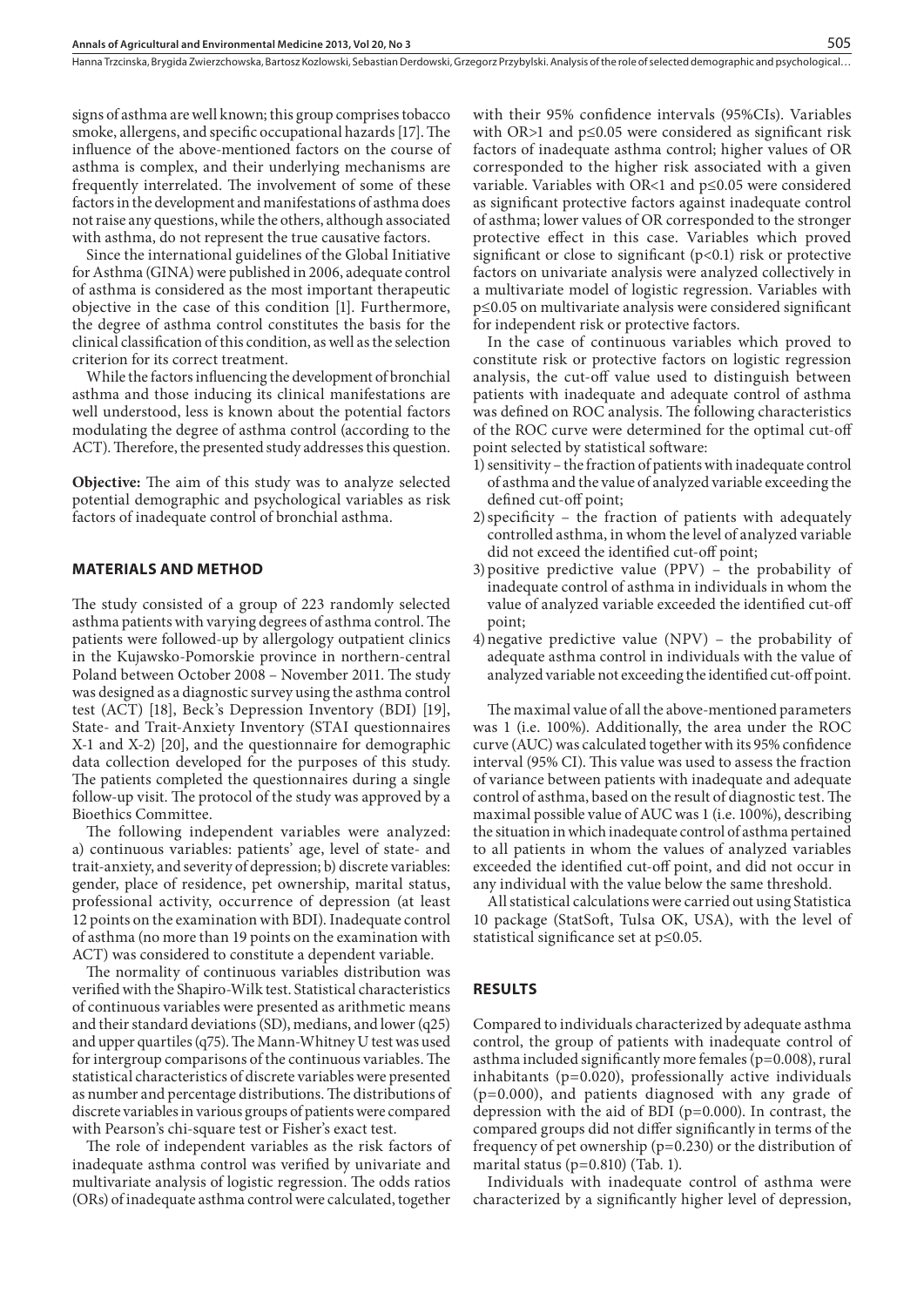Hanna Trzcinska, Brygida Zwierzchowska, Bartosz Kozlowski, Sebastian Derdowski, Grzegorz Przybylski . Analysis of the role of selected demographic and psychological…

| Variable              |     | Lack of asthma control | Control of asthma |      |       |
|-----------------------|-----|------------------------|-------------------|------|-------|
|                       | n   | $\frac{0}{0}$          | n                 | %    | p     |
| Gender                |     |                        |                   |      |       |
| male                  | 39  | 30.0                   | 44                | 47.3 | 0.008 |
| female                | 91  | 70.0                   | 49                | 52.7 |       |
| Place of residence    |     |                        |                   |      |       |
| countryside           | 91  | 70.0                   | 51                | 54.8 | 0.020 |
| city                  | 39  | 30.0                   | 42                | 45.2 |       |
| Pet ownership         |     |                        |                   |      |       |
| yes                   | 49  | 37.7                   | 45                | 48.4 | 0.230 |
| no                    | 81  | 62.3                   | 48                | 51.6 |       |
| <b>Marital status</b> |     |                        |                   |      |       |
| single                | 72  | 55.4                   | 50                | 53.8 | 0.810 |
| married               | 58  | 44.6                   | 43                | 46.2 |       |
| Professional activity |     |                        |                   |      |       |
| employed              | 107 | 82.3                   | 55                | 59.1 | 0.000 |
| unemployed            | 23  | 17.7                   | 38                | 40.9 |       |
| Depression            |     |                        |                   |      |       |
| yes                   | 86  | 66.2                   | 14                | 15.1 | 0.000 |
| no                    | 44  | 33.8                   | 79                | 84.9 |       |
|                       |     |                        |                   |      |       |

**Table 1.** Distribution of demographic, social, and clinical characteristics of patients with inadequate and adequate asthma control

compared to patients controlling this condition adequately  $(p=0.001)$ . In contrast, there were no significant intergroup differences with regards to patients' age (p=0.119), or the level of state- (p=0.324) and trait-anxiety (p=0.621) (Tab. 2).

**Table 2.** Statistical characteristics of age and the scores of psychological tests in patients with inadequate and adequate asthma control

| Control of<br>asthma | mean  | <b>SD</b> | median | q25 | q75 | р     |  |
|----------------------|-------|-----------|--------|-----|-----|-------|--|
| no                   | 44.08 | 13.07     | 47     | 32  | 54  |       |  |
| yes                  | 39.96 | 14.73     | 39.5   | 25  | 53  | 0.119 |  |
| no                   | 47.98 | 4.37      | 49     | 44  | 50  |       |  |
| yes                  | 47.61 | 4.65      | 47     | 45  | 50  | 0.324 |  |
| no                   | 46.94 | 4.53      | 47     | 44  | 50  |       |  |
| yes                  | 46.71 | 4.58      | 47     | 43  | 49  | 0.621 |  |
| no                   | 13.13 | 10.22     | 10     | 4   | 19  |       |  |
| yes                  | 7.56  | 8.01      | 5.5    | 3   | 9   | 0.001 |  |
|                      |       |           |        |     |     |       |  |

The following were identified as the risk factors of inadequate asthma control on univariate analysis of logistic regression (ranked in descending order of power):

- 1) the occurrence of depression of any grade;
- 2)professional activity;
- 3)living in a rural environment;
- 4)increasing BDI score by 1 point.

Male gender was the only significant protective factor against inadequate control of asthma (Tab. 3).

Since the BDI-determined severity of depression proved to be the only continuous variable constituting the risk factor of inadequate asthma control, the appropriate cut-off value that would enable discriminating the risk group were sought. ROC analysis identified this value as a 9-point BDI score. Analysis of the parameters of ROC curve (Tab. 4, Fig. 1)

|                     |  | Table 3. Effect of demographic, social, and clinical characteristics  |  |  |  |
|---------------------|--|-----------------------------------------------------------------------|--|--|--|
|                     |  | of patients on the risk of inadequate asthma control – the results of |  |  |  |
| univariate analysis |  |                                                                       |  |  |  |
|                     |  |                                                                       |  |  |  |

| Variable                  | <b>OR</b> | 95%CI         | p     |  |
|---------------------------|-----------|---------------|-------|--|
| Depression                | 11.03     | 5.60-21.73    | 0.000 |  |
| Professional activity     | 3.21      | 1.74-5.94     | 0.000 |  |
| Living in the countryside | 1.92      | $1.1 - 3.35$  | 0.021 |  |
| Single marital status     | 1.07      | $0.62 - 1.83$ | 0.811 |  |
| <b>BDI</b>                | 1.07      | $1.02 - 1.12$ | 0.001 |  |
| Age                       | 1.02      | $0.99 - 1.05$ | 0.107 |  |
| STAI-1                    | 1.02      | $0.94 - 1.10$ | 0.655 |  |
| STAI-2                    | 1.01      | $0.93 - 1.09$ | 0.781 |  |
| Pet ownership             | 0.64      | $0.31 - 1.34$ | 0.229 |  |
| Male gender               | 0.48      | $0.27 - 0.83$ | 0.008 |  |
|                           |           |               |       |  |

**Table 4.** Characteristics of the ROC curve for the level of BDI as the risk factor of inadequate asthma control

| Factor | Cut-off Sensi- Speci- | point tivity ficity |  |  |                                     | PPV NPV AUC (-)95%Cl (+)95%Cl |
|--------|-----------------------|---------------------|--|--|-------------------------------------|-------------------------------|
| - BDI  | q                     |                     |  |  | 0.623 0.729 0.271 0.377 0.677 0.580 | 0.775                         |



**Figure 1.** ROC curve for BDI severity of depression equal to 9 points as a variable distinguishing between patients with adequate and inadequate control of asthma

revealed a relatively high sensitivity and specificity of this cut-off point (62.3% and 72.9%, respectively), together with a relatively low predictive value (PPV=27.1% and NPV=37.7%). Based on AUC analysis, the defined cut-off value explained nearly 70% of variance between patients with adequate and inadequate asthma control.

None of significant risk or protective factors of inadequate asthma control proved to be independent on multivariate analysis of logistic regression (Tab. 5).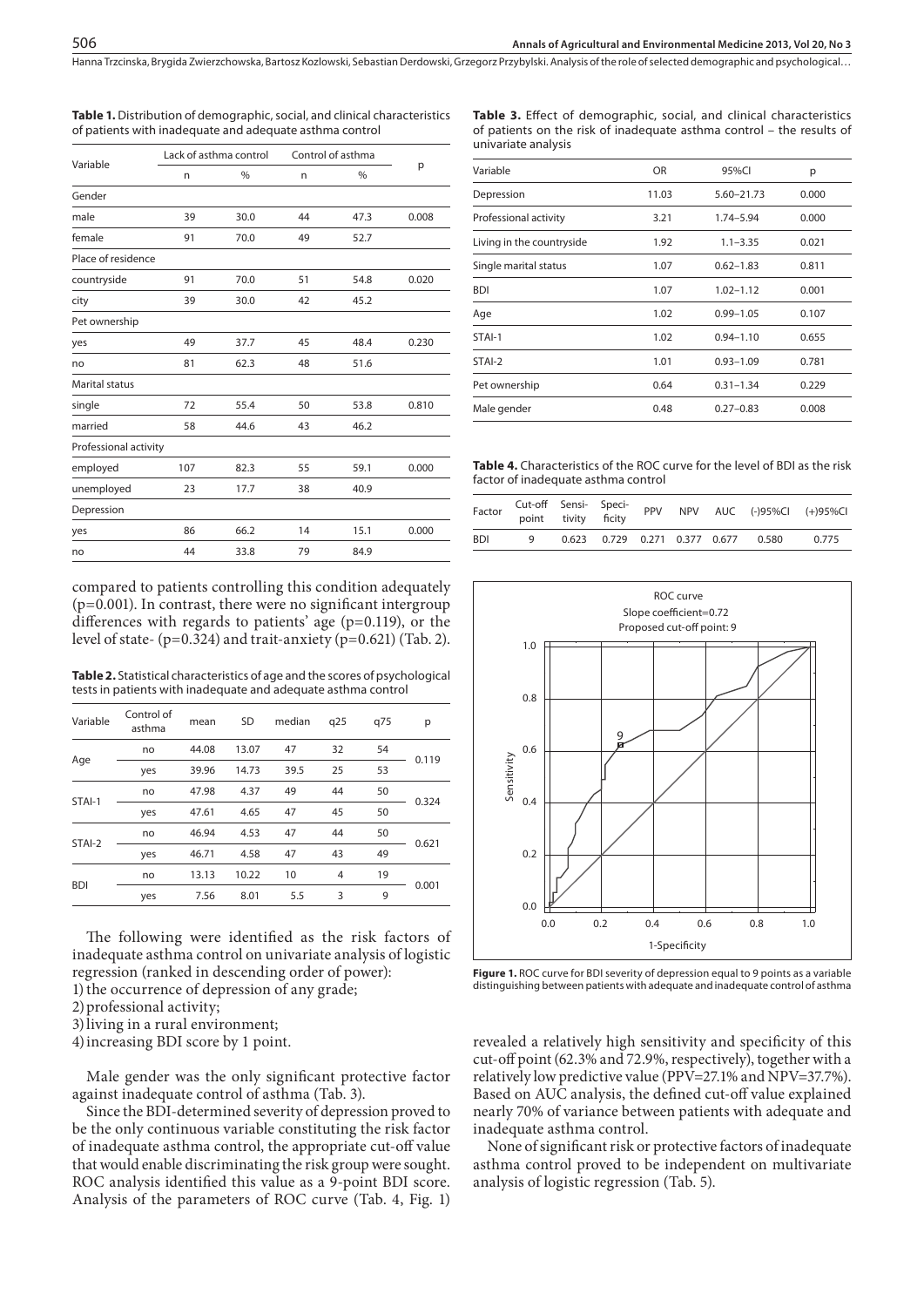**Table 5.** Effect of demographic, social, and clinical characteristics of patients on the risk of inadequate asthma control – the results of multivariate analysis

| OR   | 95%CI          | р     |
|------|----------------|-------|
| 0.55 | $0.22 - 1.36$  | 0.189 |
| 0.87 | $0.39 - 1.95$  | 0.736 |
| 1.46 | $0.66 - 3.23$  | 0.350 |
| 1.03 | $0.96 - 1.12$  | 0.380 |
| 2.43 | $0.55 - 10.78$ | 0.236 |
|      |                |       |

### **DISCUSSION**

The minimum of good control of asthma  $(ACT > = 20)$  exerts a positive effect in the context of reduced use of healthcare resources, and is associated with better quality of life and work efficiency [21]. This evidence points to the important role of the ACT score in the evaluation of this condition.

According to a study conducted in 2008 in a large group of patients from five European countries, asthma was poorly controlled (ACT <20) in 56.6% of the subjects [22]. The presented study revealed lack of asthma control in 58.3% of patients. Urban inhabitants were characterized by a better degree of asthma control. In a study with urban dwellers representing the great majority of the subjects, a low level of asthma control was observed in 45.5% of cases [23]. The presented study confirmed poorer control of asthma in rural inhabitants. This finding confirms widely established worldwide evidence of the inferior health status of individuals living in the rural environment [24]. One of the reasons behind this situation may be lower access to healthcare resources by rural inhabitants, compared to urban dwellers. This may result from the lower income of rural inhabitants, bigger distances to healthcare practices, and poorer health awareness [25]. Furthermore, rural inhabitants suffer from inferior availability of specialist care.

It is widely known that particular occupations are associated with an increased risk of clinical signs of bronchial asthma. The number of identified substances that can potentially induce asthma exceeds 800 [1]. The presented study reveals that professionally active individuals were characterized by a lesser degree of asthma control. This probably resulted from their continuous exposure to the factors inducing the signs of asthma. However, lack of information on the type of occupation performed by the participants, or substances to which they may be exposed in the course of their occupation, precludes an objective interpretation of this finding.

An interesting relationship was observed between a patient's gender and poor control of asthma. Male gender was revealed as the only significant protective factor against inadequate control of asthma. The reasons behind this finding cannot be explained unambiguously. It could result partially from the small size of the sample, uneven distribution of gender (females represented more than 60% of the group), and higher prevalence of asthma in females.

The studies by Lavoie and Trzcinska revealed a relationship between the occurrence of depressive states in asthma patients and poorer control of this latter condition. However, a similar relationship was not confirmed in the case of co-occurrence of anxiety disorders [23, 26]. Similar findings were reported by Wang, who observed that the degree of asthma control

correlates solely with depression [27]. In contrast, other studies revealed that the degree of asthma control is related solely to the level of anxiety [28, 29] or, at the same time, to depression and anxiety [30, 31]. Therefore, the character of the above-mentioned relationships cannot be unambiguously verified on the basis of international studies.

The presented study, however, unambiguously confirmed that individuals suffering from depressive disorders are characterized by poorer control of bronchial asthma. Furthermore, it was observed that the more severe the depression, the poorer the degree of asthma control. These findings confirm the results of previous studies [23, 30]. Importantly, the risk of lack of asthma control was documented in patients who scored at least 9 points on the BDI, i.e. below the established cut-off level for depression.

Obviously, the condition which limits one's functioning can predispose to the development of psychopathologies. Perhaps more comprehensive analyses of the components of the mood of depression will be able to determine whether some of them are asthma-specific. Moreover, it should be remembered that depression can directly exacerbate the signs of asthma; according to Allen [32] it can impair voluntary activation of the diaphragm, thus impairing the respiratory drive [32]. Additionally, depression can indirectly affect the severity of asthma, e.g. through a decreased motivation to obtain adequate control of asthma or employing inferior coping mechanisms. Consequently, possible synergy, e.g. mutual exacerbation of asthma and depression, has been postulated [33].

The results of the presented study should be of interest for clinicians and stimulate them to actively seek individuals at risk of inadequate asthma control, particularly amongst females who are rural inhabitants and professionally active. Patients with established depression, as well as those at risk of depression, should be taken into consideration.

Further multi-centre studies on the risk factors associated with lack of asthma control should serve to enable the identification of patients who require particular support in managing this condition.

#### **CONCLUSIONS**

Female gender, living in a rural environment, professional activity, and even a slight degree of depression can promote inadequate control of asthma. Consequently, asthma patients with such characteristics should be provided with careful allergological surveillance.

Since none of the above-mentioned variables represents an independent risk factor for inadequate asthma control, it is not possible to classify asthma patients into risk groups on the basis of single parameter assessment.

The risk of inadequate asthma control also involves individuals with a low severity of depression (more than 9 points on the BDI), i.e. the patients who would not be diagnosed with even mild depression based on existing criteria.

#### **REFERENCES**

1. From the Global Strategy for Asthma Management and Prevention, Global Initiative for Asthma (GINA) 2011. Available from: http://www. ginasthma.org (access: 23.11.2012).